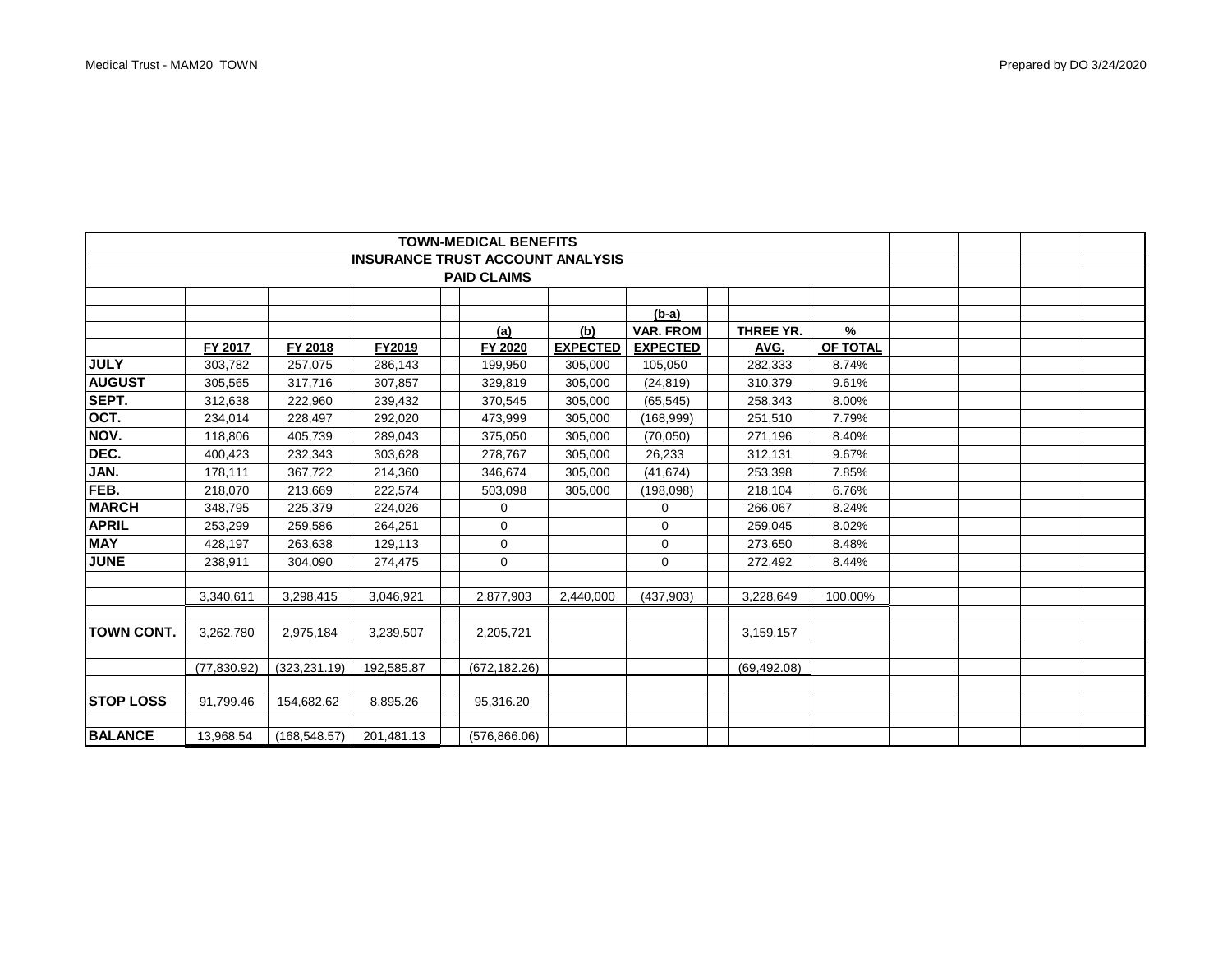| <b>DEPARTMENT OF EDUCATION - MEDICAL BENEFITS</b> |              |            |                |                |                 |                          |               |          |  |  |  |
|---------------------------------------------------|--------------|------------|----------------|----------------|-----------------|--------------------------|---------------|----------|--|--|--|
| <b>INSURANCE TRUST ACCOUNT ANALYSIS</b>           |              |            |                |                |                 |                          |               |          |  |  |  |
| <b>PAID CLAIMS</b>                                |              |            |                |                |                 |                          |               |          |  |  |  |
|                                                   |              |            |                |                |                 | $(b-a)$                  |               |          |  |  |  |
|                                                   |              |            |                | (a)            | (b)             | <b>VAR. FROM</b>         | THREE YR.     | $\%$     |  |  |  |
|                                                   | FY 2017      | 2018       | 2019           | 2020           | <b>EXPECTED</b> | <b>EXPECTED</b>          | AVG.          | OF TOTAL |  |  |  |
| <b>JULY</b>                                       | 683,759      | 724,630    | 885,103        | 377,645        | 775,000         | 397,355                  | 764,497       | 8.47%    |  |  |  |
| <b>AUGUST</b>                                     | 755,736      | 747,905    | 756,450        | 944,882        | 775,000         | (169, 882)               | 753,364       | 8.35%    |  |  |  |
| SEPT.                                             | 607,376      | 723,607    | 512,010        | 939,099        | 775,000         | (164, 099)               | 614,331       | 6.81%    |  |  |  |
| OCT.                                              | 694,727      | 639,600    | 1,059,698      | 899,940        | 775,000         | (124, 940)               | 798,008       | 8.84%    |  |  |  |
| NOV.                                              | 715,321      | 673,122    | 861,000        | 995,097        | 775,000         | (220, 097)               | 749,814       | 8.31%    |  |  |  |
| DEC.                                              | 778,552      | 747,204    | 1,028,608      | 1,146,439      | 775,000         | (371, 439)               | 851,455       | 9.43%    |  |  |  |
| JAN.                                              | 518,487      | 697,672    | 476,473        | 729,904        | 775,000         | 45,096                   | 564,211       | 6.25%    |  |  |  |
| FEB.                                              | 913,433      | 746,545    | 597,947        | 921,369        | 775,000         | (146, 369)               | 752,641       | 8.34%    |  |  |  |
| <b>MARCH</b>                                      | 746,536      | 705,165    | 678,332        | $\overline{0}$ |                 |                          | 710,011       | 7.87%    |  |  |  |
| <b>APRIL</b>                                      | 593,136      | 671,504    | 738,425        |                |                 |                          | 667,688       | 7.40%    |  |  |  |
| <b>MAY</b>                                        | 954,315      | 870,964    | 802,110        | $\overline{0}$ |                 | $\overline{\phantom{a}}$ | 875,796       | 9.70%    |  |  |  |
| <b>JUNE</b>                                       | 960.898      | 756.884    | 1,054,069      | $\overline{0}$ |                 |                          | 923,950       | 10.24%   |  |  |  |
|                                                   |              |            |                |                |                 |                          |               |          |  |  |  |
| <b>TOTAL</b>                                      | 8,922,276    | 8,704,801  | 9,450,226      | 6,954,374      | 6,200,000       | (754, 374)               | 9,025,768     | 100.00%  |  |  |  |
|                                                   |              |            |                |                |                 |                          |               |          |  |  |  |
| DOE CONT.                                         | 8,979,164    | 8,741,644  | 8,400,005      | 5,452,005      |                 |                          | 8,706,938     |          |  |  |  |
|                                                   |              |            |                |                |                 |                          |               |          |  |  |  |
| <b>VARIANCE</b>                                   | 56,887.55    | 36,843.13  | (1,050,220.34) | (1,502,369.43) |                 |                          | (318, 829.89) |          |  |  |  |
|                                                   |              |            |                |                |                 |                          |               |          |  |  |  |
| <b>STOP LOSS</b>                                  | 1,023,171.91 | 519,147.73 | 573,732.78     | 104,421.95     |                 |                          |               |          |  |  |  |
|                                                   |              |            |                |                |                 |                          |               |          |  |  |  |
| <b>BALANCE</b>                                    | 1,080,059.46 | 555,990.86 | (476, 487.56)  | (1,397,947.48) |                 |                          |               |          |  |  |  |
|                                                   |              |            |                |                |                 |                          |               |          |  |  |  |
|                                                   |              |            |                |                |                 |                          |               |          |  |  |  |
|                                                   |              |            |                |                |                 |                          |               |          |  |  |  |
|                                                   |              |            |                |                |                 |                          |               |          |  |  |  |
|                                                   |              |            |                |                |                 |                          |               |          |  |  |  |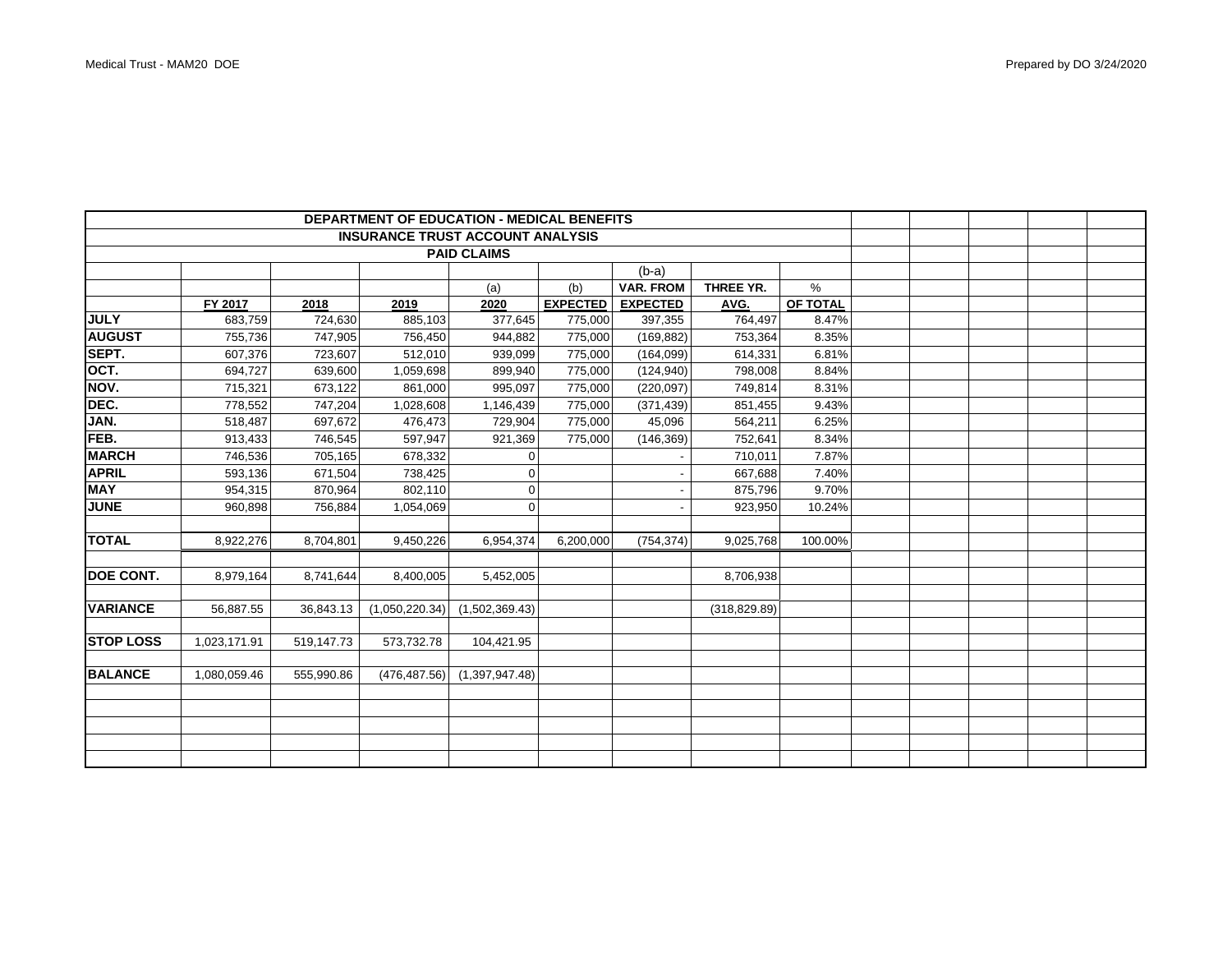## **TOWN INSURANCE TRUST ANALYSIS**

|                                          |                                                            |             |             | 7/1/2019                  |  |  |
|------------------------------------------|------------------------------------------------------------|-------------|-------------|---------------------------|--|--|
| Balance: 2/29/2020                       | <b>TOWN</b>                                                | <b>WWTP</b> | <b>POOL</b> | <b>TOTAL</b><br>1,218,138 |  |  |
| <b>Monthly Contributions To Be Paid:</b> |                                                            |             |             |                           |  |  |
|                                          |                                                            |             |             |                           |  |  |
| <b>MARCH</b>                             | 258,360                                                    | 11,779      | 5,577       |                           |  |  |
| <b>APRIL</b>                             | 258,360                                                    | 11,779      | 5,577       |                           |  |  |
| <b>MAY</b>                               | 258,360                                                    | 11,779      | 5,577       |                           |  |  |
| <b>JUNE</b>                              | 258,360                                                    | 11,779      | 5,577       |                           |  |  |
|                                          |                                                            |             |             |                           |  |  |
|                                          | 1,033,439                                                  | 47,115      | 22,307      | 1,102,860                 |  |  |
|                                          | Projected Town Trust Fund Balance before Projected Claims: |             |             |                           |  |  |
|                                          |                                                            |             |             |                           |  |  |

|                                                         | 3 Year<br>\$ Avg.    | 3 Year<br>% Avg.     | Worst<br>Year (17)   | <b>FY 20</b><br>Avg./Mo | <b>Expected</b>      |
|---------------------------------------------------------|----------------------|----------------------|----------------------|-------------------------|----------------------|
| <b>Projected TF Balance before Projected Claims (1)</b> | 2,320,998            | 2,320,998            | 2,320,998            | 2,320,998               | 2,320,998            |
| <b>Projected Claims Scenarios:</b><br>March - June      | (1,071,254)          | (1,429,022)          | (1,269,203)          | (1,438,952)             | (1,220,000)          |
| Total:                                                  | 1,249,744            | 891,976              | 1,051,795            | 882,046                 | 1,100,998            |
|                                                         | 4.4<br><b>Months</b> | 3.1<br><b>Months</b> | 3.7<br><b>Months</b> | 3.1<br><b>Months</b>    | 3.8<br><b>Months</b> |

**1,035,312 Proj Year-End Bal. (Average of the 5 different scenario balances) 3.6**

**Months**